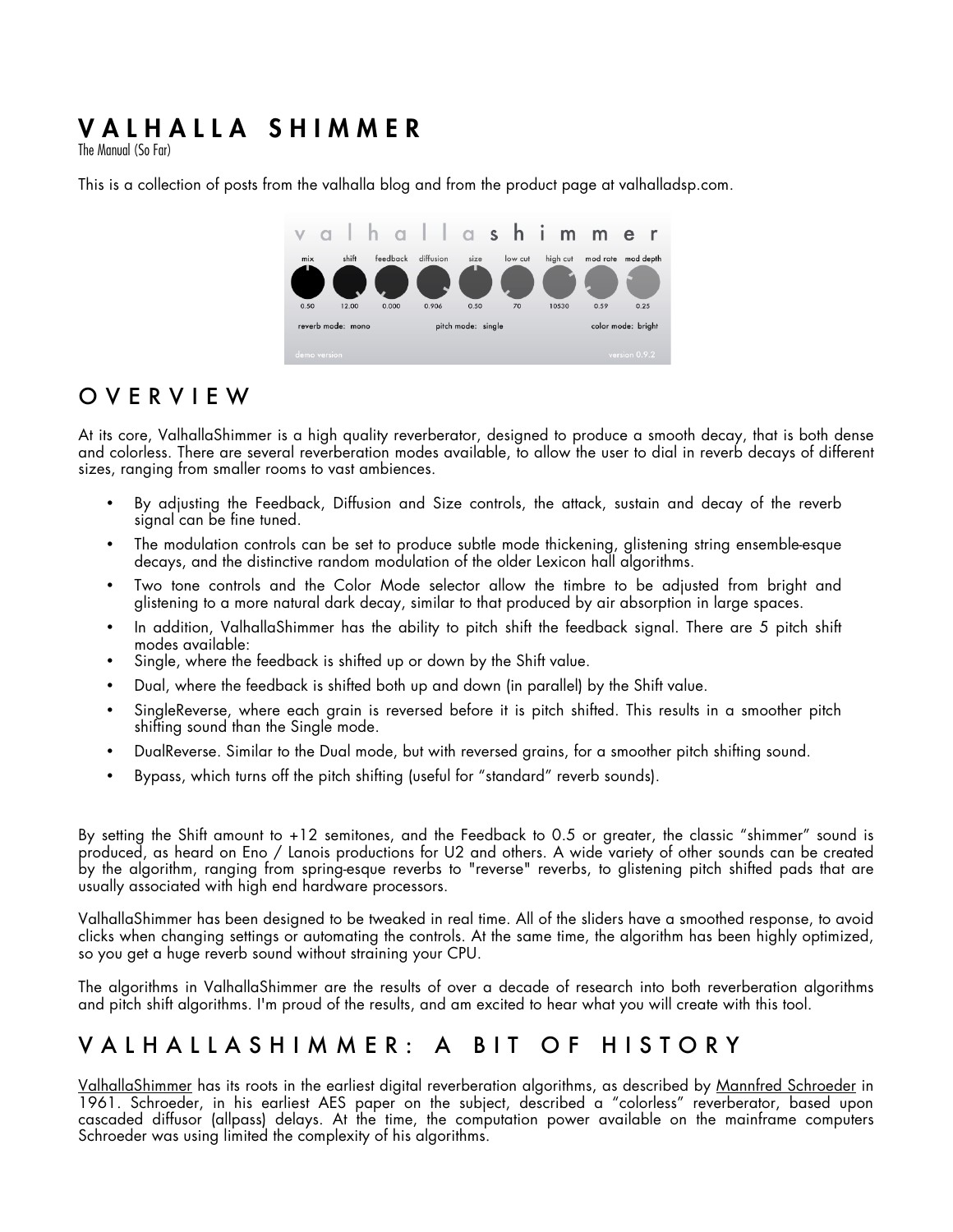In 2006, I experimented with extending Schroeder's early reverberator structure to much higher orders. I was expecting that using much larger numbers of cascading diffusors would increase the echo density of the algorithm. It did, but it had a really weird effect: As the number of diffusors increased, the reverb decay started to sound less and less like a "real" acoustic space, and more and more like some weird spooky backwards thing.

It turned out that I had run into an artifact of what is known as the Central Limit Theorem. Without getting into the messy scientific details, the effective result was that, as the number N of cascaded diffusors increased, the attack and decay characteristics of the reverb changed from an exponential decay towards a bell, or Gaussian, curve. In other words, the reverb would slowly fade in, and then slowly fade out.

This wasn't what I was expecting. More importantly, it sounded cool. Add some randomized modulation to each of the diffusors, and the result was an ethereal, ghostly soundscape.

The pitch shifting Eno trick was one that I had first tried back in 2004. The pitch shifter I used at the time produced decent results. Later on, I conducted research into early pitch shifting techniques (as detailed in earlier blog posts) and developed a simple yet effective algorithm for pitch shifting. The goal was to generate similar artifacts to what a "deglitched" pitch shifter would produce in a feedback loop with a reverberator, but without performing the costly autocorrelation analysis that the deglitching pitch shifters used. The result was a pitch shifting algorithm that added noise and texture to the feedback loop. It was an attempt to avoid metallic colorations (and emulate what a deglitching pitch shifter sounds like when it is freaking out), but it also sounded like a huge orchestra warming up.

When I started work on ValhallaShimmer in the spring of 2010, I knew that I wanted to combine the results of the cascaded diffusor experiments with the pitch shifted feedback as used by Brian Eno, Daniel Lanois, U2 et al. In order to put these into plugin form, I had to perform extensive optimization on the basic building blocks, as my early experiments used up far too much of the CPU. After a few months of work, I had a framework that brought the CPU consumption down by a factor of 10 to 20 from my 2006 experiments.

The original version of ValhallaShimmer had a single reverb algorithm, the one currently labeled as "mono." Testing the plugin with material recorded with stereo miking techniques quickly pointed out that true stereo algorithms were necessary. The resulting algorithms (bigStereo, mediumStereo, smallStereo) were designed to get different perceived room "sizes," although most of the sounds fall in the range between pretty big and huge.

During the optimization process, I found that one of my CPU-reducing tricks resulting in a lot of high frequency loss. Instead of looking at this as a technical shortcoming, I listened to the results. The optimized code sounded "warm," and much closer to an ancient digital reverb with a low sampling rate and steep anti-aliasing filters. So I left it in as the "color" mode, so the user can choose between the original "bright" mode for modern reverb sounds, and the "dark" mode for that warm vintage sound.

Looking back at the history of ValhallaShimmer, it just struck me that most of what makes this an original algorithm was embracing the weird little artifacts that I came across while experimenting with various digital signal processing techniques. The cascaded diffusors didn't behave in the manner I was expecting, but they sounded great. The pitch shifting artifacts added some grainy texture to the reverb decay, that sounded like a string orchestra section, even though the original goal was to get rid of metallic coloration. My optimization techniques darkened the overall tone, and helped me to realize that dark is often a good thing for a reverb. Happy accidents.

#### VALHALLASHIMMER: THE CONTROLS

At it's heart, ValhallaShimmer consists of what I call "diffuse delay lines." These are actually networks of diffusors, that act like a single delay line when the Diffusion control is turned down to zero, and generate clusters of reflections when the Diffusion control is turned up. By adjusting the Diffusion, Size and Feedback controls, the sound can be changed from short delays, to feedback echos that gradually turn into a gentle wash, to reverbs that decay away over several minutes. Add the pitch shifting, tone controls and modulation into the mix, and a huge variety of soundscapes can be generated.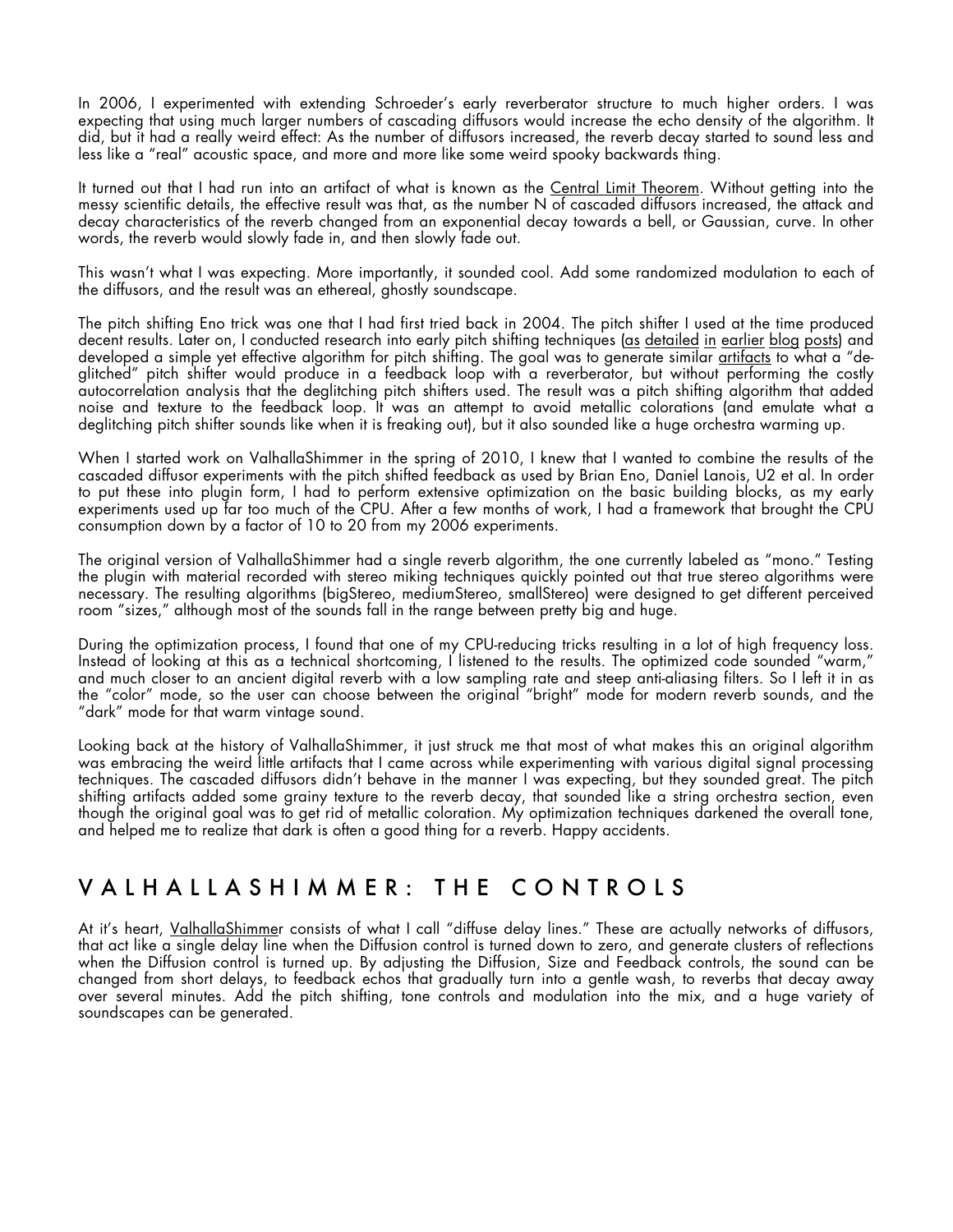

ValhallaShimmer has 9 continuous parameters ("knobs") to allow for coarse or fine adjustment of the reverb algorithm:

- Mix controls the relative balance of the input ("dry") signal and the reverbed/delayed ("wet") signal. The Mix control uses a power-complementary crossfade technique, to ensure constant levels throughout the various settings.
- Pitch controls the shift amount in the feedback loop, ranging from -12 to +12 semitones. The specific pitch shift characteristics also depend on the Pitch Mode, explaned below.
- Feedback adjusts the amount of feedback applied around the diffusor delay / pitch shifter network. Note that the pitch shifting will only be audible with Feedback values greater than zero.
- Diffusion controls the coefficients of the individual diffusor delays within the network. A coefficient of 0.0 corresponds to no diffusion – i.e. a straight delay. A coefficient in the 0.5 to 0.618 range will result in a reverb sound that slowly fades in. A coefficient of 0.9 results in a fairly long decay (depending on the Size setting), even if Feedback is set to zero.
- Size controls the delay lengths within the network. A small Size setting corresponds to short delays, which translates to a smaller room sound. A large Size corresponds to long delays, and a bigger room sound. The Size setting also effects the overall decay of the reverb: assuming all settings are the same, a larger setting of Size will correspond to a longer decay.
- Low Cut controls the cutoff frequency of a highpass filter in the delay path, with the cutoff specified in Hertz. A higher setting of Low Cut will result in less low frequencies being passed through. The Low Cut filter is in the feedback path, so higher settings of Low Cut will result in the decay becoming brighter and brighter as it decays away.
- High Cut controls the cutoff frequency of a lowpass filter in the delay path, with the cutoff specified in Hertz. A higher setting of High Cut will result in less high frequencies being passed through. The High Cut filter is in the feedback path, so higher settings of High Cut will result in the decay becoming darker and darker as it decays away.
- Mod Rate adjusts the speed of the modulation, in Hertz. This is only a rough estimate of the actual modulation rate, as there are dozens of random modulators in the reverb algorithms, each with a slightly different base modulation rate.
- Mod Depth controls the depth of the modulation. This translates to a constant value in samples, so it needs to be adjusted in conjunction with Mod Rate in order to get the amount of detuning desired.

In addition to the knobs, ValhallaShimmer has 3 mode selectors, which can be found under the knobs. The mode selectors are used to switch between different reverberation algorithms, pitch shifting types, and the overall tone of the plugin.

- Reverb Mode selects the base algorithm type that is used. The Reverb Mode has a large impact on the perceived size of the reverb, and also impacts the reverb density, modulation depth, and the rate at which the pitch shifted feedback builds.
	- o Mono selects a mono-in, stereo-out reverberation algorithm. The Mono algorithm has a very large base size, and can take a long period of time to fade in This algorithm has a very high echo density with most settings of the Diffusion parameter.
	- o Big Stereo selects a stereo-in, stereo-out reverberation algorithm with a very large base size. This algorithm is the best for very large acoustic spaces, such as cathedrals and monumental spaces, as well as reverbs that slowly fade in and out. The Big Stereo algorithm has a very high echo density with most settings of the Diffusion parameter.
	- o Medium Stereo selects a stereo-in, stereo-out reverberation algorithm with a smaller base size than the Big Stereo mode. This algorithm, in conjunction with a reasonable amount of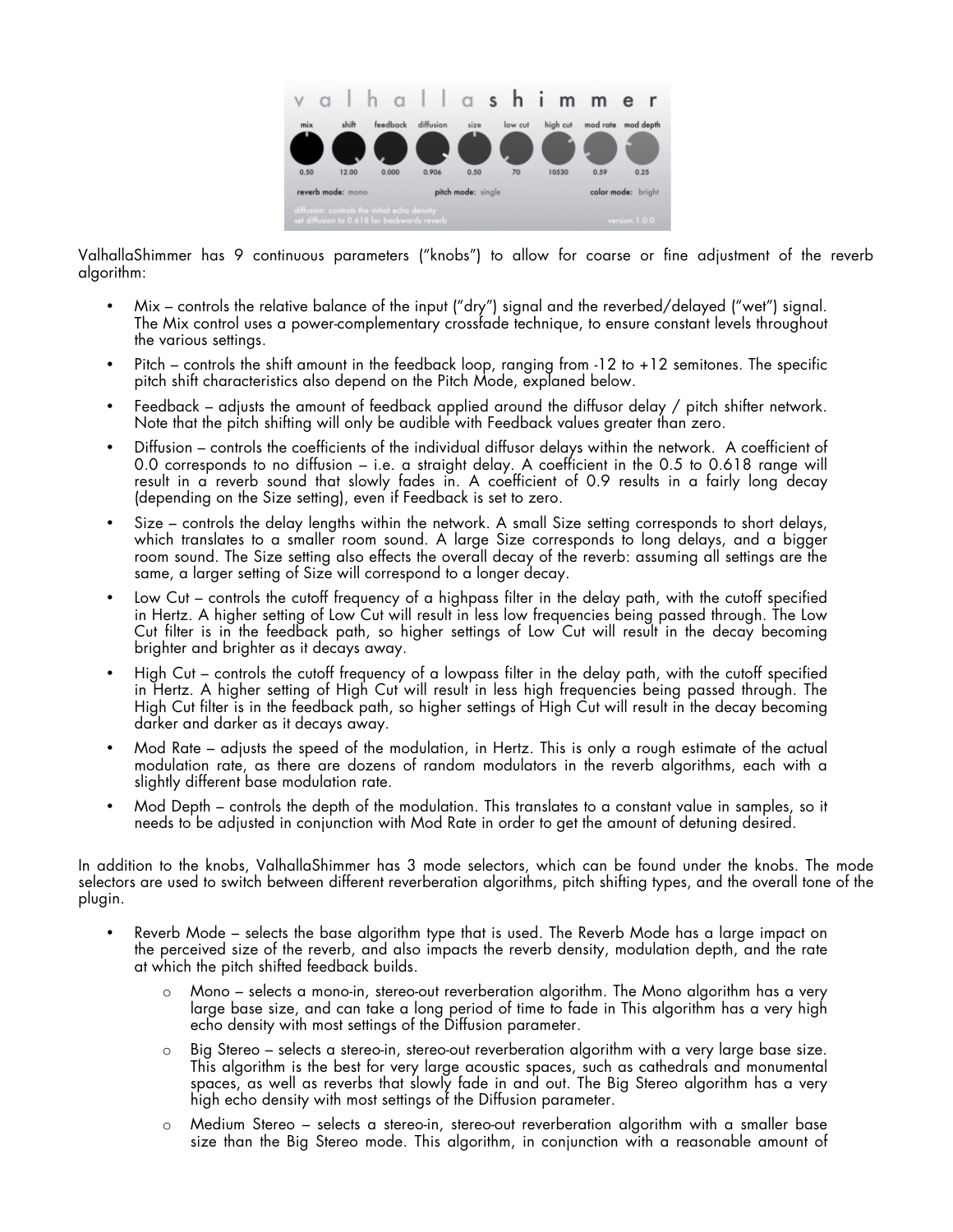feedback, is the best choice for traditional "hall" reverbs. It is also a good choice for pitch shifted feedback with a fairly fast build of harmonics. The echo density is lower than the Mono and Big Stereo algorithms, but is still fairly high.

- o Small Stereo selects a stereo-in, stereo-out reverb algorithm with a small base size. This algorithm can be useful in achieving small room sizes, chorused short ambiences, and other smaller reverb sounds. It can be more strongly colored than the other reverb modes, and has a noticeably lower echo density than the other modes.
- Pitch Mode selects the type of pitch shifting used in the feedback loop of the reverberator:
	- Single the signal within the feedback loop is shifted upwards or downwards, with the pitch ratio determined by the Shift control. This is the "classic" mode used for recreating the Shimmer sound found in many of the Eno/Lanois productions. The randomization used in the pitch shifting will create noisy sidebands in the feedback loop, which results in a sound that is reminiscent of a large orchestra
	- o Dual the signal within the feedback loop is shifted both upwards and downwards simultaneously, with up/down pitch ratios determined by the Shift control. This is a good setting for getting a rich, symphonic harmonic texture.
	- $\circ$  SingleReverse the signal within the feedback loop is shifted upwards or downwards, where the signal within each pitch shifted "grain" is reversed in time. This results in a smoother pitch shifting sound than the Single or Dual modes – less orchestral, more organ-like.
	- o DualReverse the signal within the feedback loop is shifted both upwards and downwards simultaneously, where each pitch shifted "grain" is reversed in time. This mode is well suited for producing a pipe organ sound.
	- Bypass the signal within the feedback loop is not pitch shifted, and is passed straight through without alteration. This is useful in created more conventional reverb sounds, where turning up the Feedback parameter increases the decay time.
- Color Mode controls the overall "tone" of the algorithm:
	- Bright the reverberated signal can be "full-bandwidth," depending on the setting of the High Cut control. There is no inherent high frequency lost in this algorithm. The resulting sound is more "hi-fi" or modern than the Dark color mode.
	- o Dark the reverberated signal has a large amount of high frequency loss, with the exact amount of high frequency loss varying depending on the Reverb Mode selected. The resulting sound is reminiscent of the classic digital reverbs of the 1970′s and early 1980′s, with steep cutoffs above 10 kHz.

#### VALHALLASHIMMER TIPS AND TRICKS: DIFFUSION

In the next week, I will be posting some Tips and Tricks for ValhallaShimmer, to help users dial in the sounds they want. The Diffusion parameter is a great place to begin, as it is one of the most powerful parameters in ValhallaShimmer.

I'll start from more of a "meta" perspective, and quote Wikipedia: Diffusion, in acoustics and architectural <u>engineering</u>, is the efficacy by which sound energy is spread evenly in a given environment. In the case of ValhallaShimmer, the environment is the plugin. The Diffusion control allows the user to shape how energy from an input signal leaves the plugin. At low settings of diffusion, all of the energy that enters the plugin leaves it at about the same time (i.e. a single delay line). At higher settings of diffusion, the energy is more spread out over time and frequency, with randomization of phase. This is perceived by the listener as sounding reverberant.

From a less physics oriented perspective, the Diffusion control is used to adjust the degree of echo density in ValhallaShimmer. At its lowest setting, Shimmer acts like a delay line (actually 2 delay lines, one per channel, with slightly different lengths). Turn up the feedback for the stereo modes, and the plugin acts like a ping-pong delay. Once you turn up Diffusion beyond 0.0, the echo density starts to increase. For settings around 0.2 or lower, the increased echo density is fairly subtle for a single repeat of the delay. If you increase the Feedback setting, the first repeat will sound close to a single echo, but later repeats will sound more and more reverberant.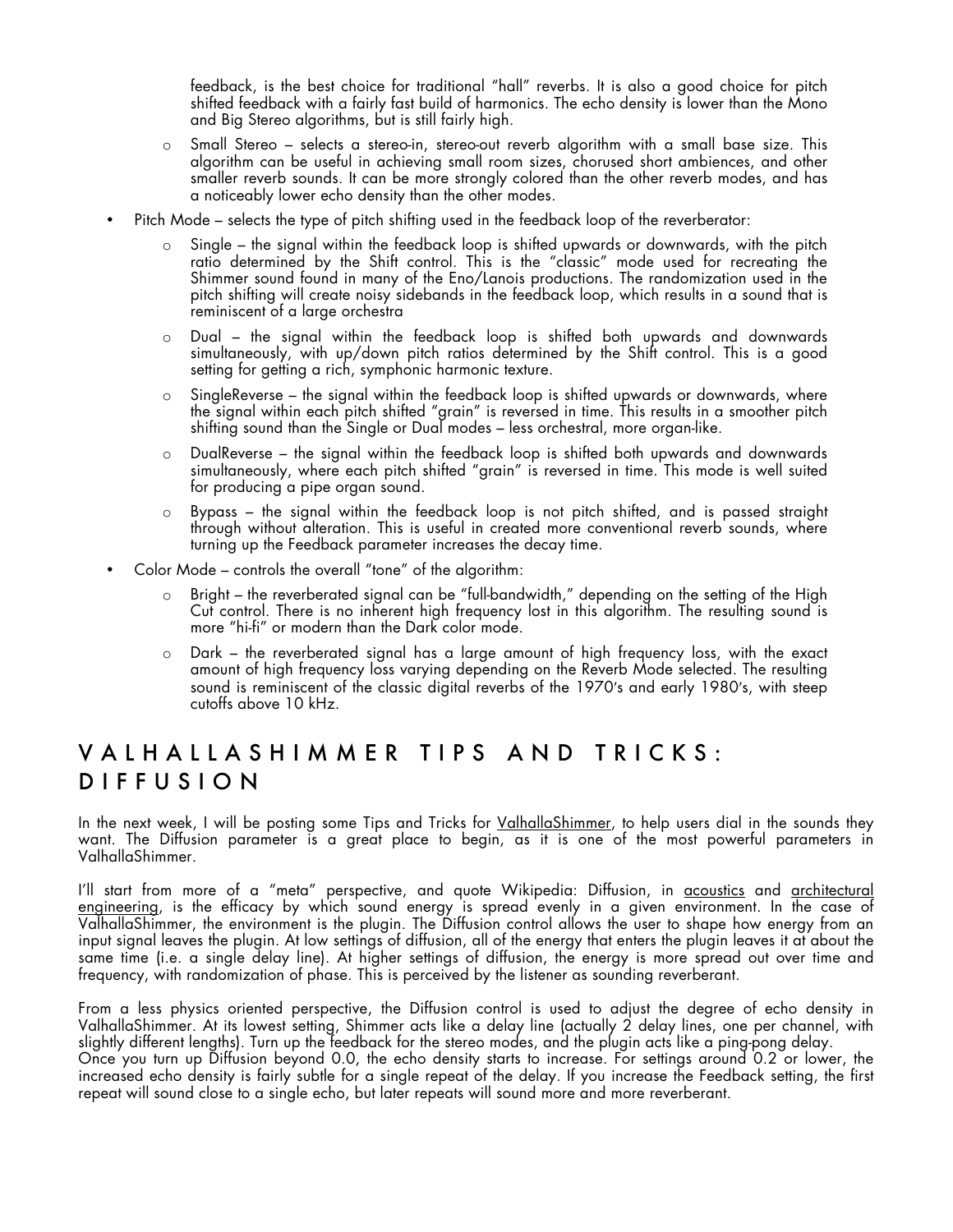At Diffusion settings around 0.5, the signal will have a fairly high amount of echo density. However, the energy will still be distributed in such a way that short repeats will still have an audible repeating echo. Setting Diffusion at 0.5, and Feedback at 0.5 or greater, is a great way to get the "Bloom" sound from the Midiverb II.

A Diffusion setting of 0.618 has some very unique characteristics. 0.618 is known as Phi (Φ), or 1/goldenRatio. With diffusion set at 0.618, the attack and decay of the reverb signal have the same lengths. The reverb response looks like a Gaussian, or bell curve. This produces a neat "backwards" reverb sound.

If Diffusion is set to values greater than 0.618, the decay characteristics start becoming closer to an exponential decay. The reverb will still "fade in" to a greater or lesser extent, but the decay will be far longer than the attack. In addition, the decay time itself increases. With a Diffusion setting of 0.8 to 0.91, you can get some very long reverb decays, even with Feedback gains of 0.0. Turn up the Feedback, and the reverb decay time gets closer and closer to infinity.

Diffusion settings above 0.91 start to sound weird. The decay lasts longer and longer, but the reverb itself gets quieter and quieter. The explanation for this is that the Diffusion control doesn't add any energy to the signal – it just redistributes it. So the super long decays come at the expense of quieter signals, as the reverb is taking the same energy and spreading it too thin. This is why the Feedback control is useful for long signals, as it adds gain to the system.

A few other quirks about the Diffusion control in ValhallaShimmer:

- For higher levels of Diffusion, the sound can become somewhat more metallic, especially for smaller settings of Size. This is fairly common with reverbs that use diffusor sections as their main building blocks. Modulation is the quickest way of reducing metallic artifacts. Another way of getting a similar reverb time with less metallic coloration is to turn Diffusion down, and Feedback up.
- Higher settings of Diffusion also increase the perceived chorusing in the algorithm (as will smaller settings of Size with the same modulation speed/width).
- The Diffusion control is smoothed, in order to avoid clicks when changing the Diffusion amount.

## VALHALLASHIMMER TIPS AND TRICKS: ADJUSTING THE REVERB ENVELOPE

In order to dial in the desired reverb characteristics while using ValhallaShimmer, it helps to understand how the Feedback, Diffusion, Size, and Reverb Mode parameters work together:

- The Feedback parameter controls how much of the output signal is fed back into the inputs. If ValhallaShimmer is viewed as a delay line (and it is far more complicated than that, but with Diffusion at zero this is a fair approximation), the Feedback parameter controls the number of repeating echos before the signal decays to inaudibility.
- The Feedback parameter also directly affects the perceived intensity of the pitch shifted signal when the Pitch Shift mode is not set to bypass. A higher Feedback setting will result in a more intense pitch shifted sound.
- The Size control changes the overall delay length(s) in ValhallaShimmer. A larger setting of Size will result in longer delay lines, which results in a longer time for the echos generated by the Feedback parameter to decay away.
- The Diffusion parameter adds echos to the "delay line" at the heart of ValhallaShimmer. The echos increase with each feedback pass through the network, so combining Feedback with Diffusion results in echos building exponentially in density, until the signal is no longer perceived as discrete echos, but as a reverberant decay. Higher settings of Diffusion result in the echo density building up more quickly with a given Feedback setting.
- The Diffusion parameter can also add its own reverb decay, even without any Feedback being used. If Diffusion is set around 0.9, the result will be a reverb sound that is considerably longer than the delay length would be without any Diffusion. Applying Feedback to this network will result in a much longer reverb than the same Feedback setting with a lower Diffusion setting.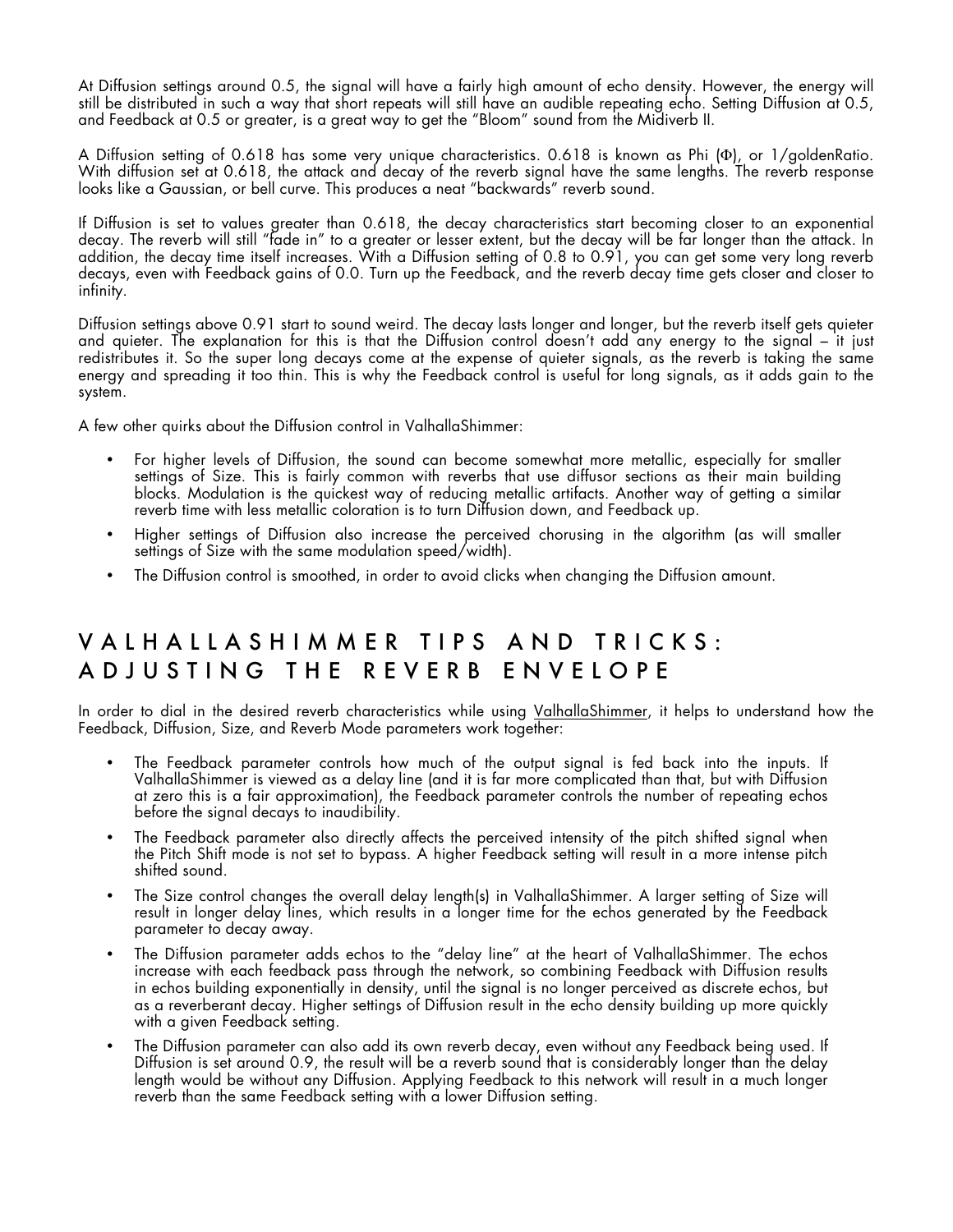The Reverb Mode parameter has a global effect on the lengths of the delay lines, as well as the density of the echos produced by the Diffusion parameter. The larger the Reverb Mode, the longer the delay lines, and the higher the density for a given setting of Diffusion.

Given that the controls have a fair amount of interaction with each other, there is no one method to get a reverb decay of a given length. The user can decide if it is best to use a larger Size in conjunction with a smaller Feedback setting, or to rely on high Diffusion settings and less Feedback, and so on. ValhallaShimmer is meant to encourage exploration on the part of the user!

An example approach:

- Start with the Reverb Mode parameter. mediumStereo is best for halls and other "kinda" large spaces. bigStereo and mono are huge, and are a good starting point for very long ambiences. smallStereo is best for short ambiences, spring reverbs, and other sounds that are more metallic.
- Next, set the Diffusion parameter for the desired attack. Low values will start off as echos that slowly build to reverbs, values around 0.5 to 0.618 will cause the reverb to slowly fade in, and values between 0.8 and 0.91 will have a relatively quick attack.
- The Size parameter can be used to adjust the precise attack time of the reverb, as well as the amount of "color."
- Once the attack time is dialed in with Diffusion and Size, use Feedback to get the desired decay time.
- After this, adjust the tone controls and modulation controls to taste.

#### VAL HALLASHIMMER TIPS AN D TRICKS: BLOOM

The Alesis Midiverb II featured a unique reverb algorithm, which Keith Barr labeled "Bloom." From the Midiverb II manual:

Programs 45 and 49 are extraordinary variations on the reverse reverb theme. They are exclusive Alesis programs that are unobtainable in any affordable signal processors other than MV II. They are named Bloom and have an envelope that rises (blooms) to a rich and highly diffuse reverb with a smooth decay. These are the ultimate for ethereal effects and long, slow introspective musical passages.

The architecture of ValhallaShimmer lends itself nicely towards emulating the Bloom algorithms of the Midiverb II. A screenshot of the settings:



The key to the emulation is to combine Diffusion of 0.5 with a fairly high feedback setting, and use the reverb mode and size control to tune the attack time of the reverb.

- In the above example, the mediumStereo mode is being used, as it has a fairly lengthy attack with this diffusion setting. This will sound the closest to the original Midiverb II Bloom algorithms.
- The bigStereo mode can give you super long attacks, as will the mono mode.
- The smallStereo mode doesn't have enough density to get this effect it will sound like a diffuse echo with a Diffusion setting of 0.5.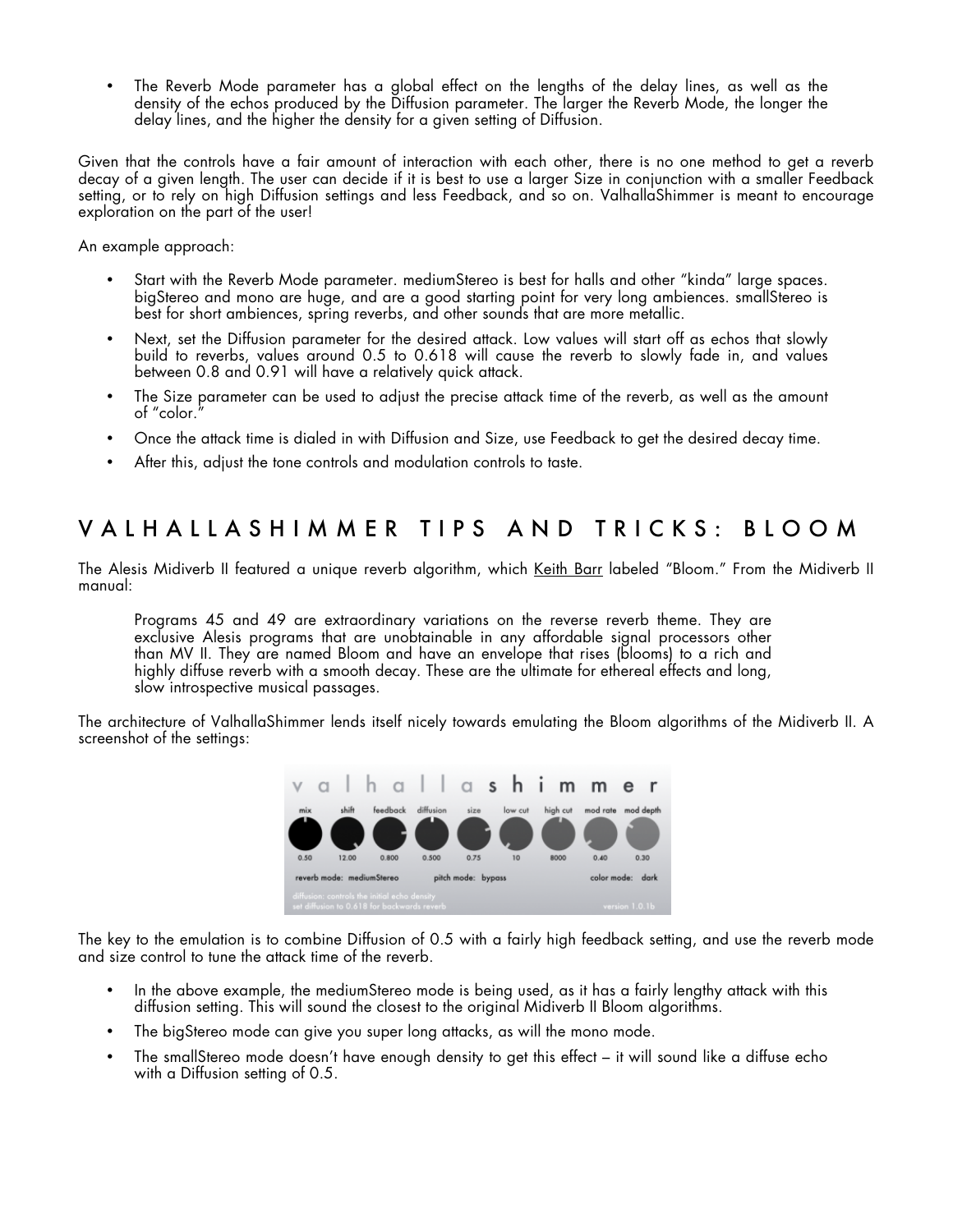The Midiverb II Bloom algorithms didn't use modulated delays, probably due to cost restrictions of the hardware. Adding modulation to the above settings results in a beautiful, washy soundscape, that works well for ambient synthesizer and guitar.

Keith Barr talked about using allpass coefficients of 0.5 in the original Midiverb (due to this being an easy value to get with bit shifts), and that people complained about the reverb taking too long to build. My guess is that Barr created the Bloom algorithms for the Midiverb II in order to take advantage of this "flaw." Apparently My Bloody Valentine used the Bloom patches a lot – recent photos of Kevin Shields' rig show two Midiverb IIs in there.

### VALHALLASHIMMER TIPS AND TRICKS: SHIMMERING

ValhallaShimmer was designed to get a variety of big reverb sounds, with the option of adding pitch shifted feedback to the decay. The "Shimmer" in the title refers to the classic shimmer effect, as used by U2, Brian Eno, Daniel Lanois, Coldplay, etc. There are a few presets that ship with ValhallaShimmer which reproduce this effect, but if you want to dial in your own version, here's some tips:

- Use the mediumStereo or bigStereo reverb modes for the smoothest shimmer sounds. The mono reverb mode will have a stronger sense of pitch shifting in the feedback signal, while the other modes have a gentler onset of the pitch shifting.
- Set the Feedback control for the desired amount of pitch shift in the output signal, and then use the Size control to dial in the decay.
- The Pitch control should be  $at +12$  semitones.
- Diffusion works best at around 0.9 for reverberant sounds. If you set Diffusion < 0.5, it will sound closer to a pitch shifted echo, which is another cool sound.
- The different pitch shift modes have different levels of "smoothness":
	- $\circ$  The single and dual pitch shift modes have more <u>noisiness</u> in their decay. This is better for emulating the orchestral sounds as heard in "Deep Blue Day."
	- o The singleReverse and dualReverse pitch shift modes are much smoother, and are better for organ-esque sounds.
- colorMode should be set to dark. This produces a natural roll-off of high frequencies, which eliminates almost all of the aliasing noise in the feedback path of the pitch shifter.
- Set the modDepth control to a fairly low value at first, as the pitch shifting provides its own random modulation to the signal.

## VALHALLASHIMMER TIPS AND TRICKS: USING DIFFUSION INSTEAD OF PREDELAY

A number of users have asked why there is no pre-delay parameter in <u>ValhallaShimmer</u>. I decided to exclude a predelay parameter, partly due to the desire to keep the UI as simple as possible, but mainly because I feel that the Diffusion parameter can be used to serve a similar function: to create a sense of separation between the source signal and the reverbed signal.

Here's a quick tutorial in adjusting Diffusion to create the proper separation/blending between dry and wet signals:

- Create the desired reverb "size" and decay, through the use of ReverbMode, Size, Diffusion, and Feedback, as described in an earlier tips and tricks entry.
- Gradually back down on the value of Diffusion. Remember that a value of 0.9 and above will result in a fast attack for the reverb envelope, while a Diffusion value of 0.5-0.618 will result in the reverb fading in very slowly. Setting the value somewhere in between will create an attack that isn't instantaneous, and that will sit behind the dry signal in a way that is similar to how predelay is often used in reverbs.